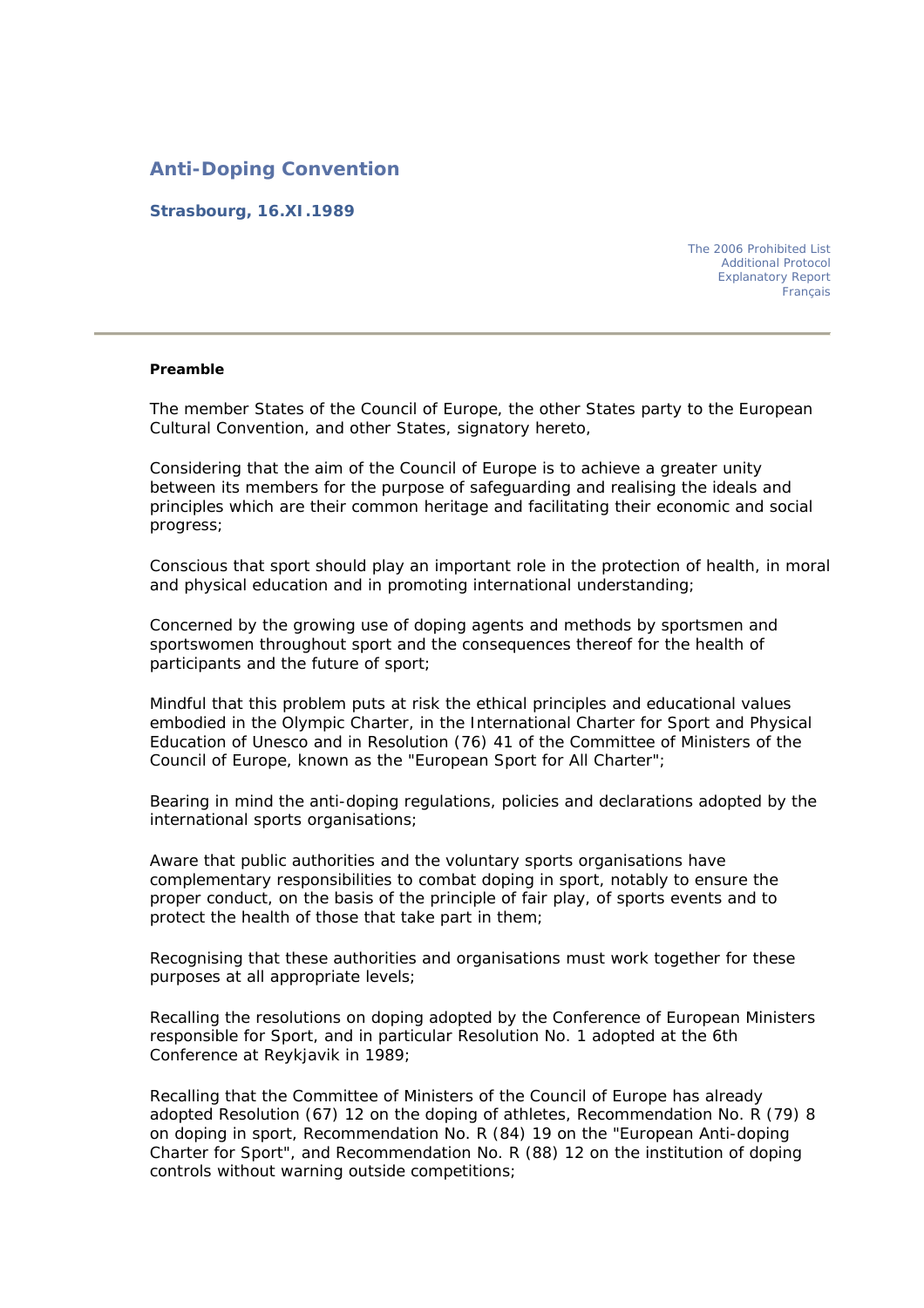Recalling Recommendation No. 5 on doping adopted by the 2nd International Conference of Ministers and Senior Officials responsible for Sport and Physical Education organised by Unesco at Moscow (1988);

Determined however to take further and stronger co-operative action aimed at the reduction and eventual elimination of doping in sport using as a basis the ethical values and practical measures contained in those instruments,

Have agreed as follows:

#### **Article 1 – Aim of the Convention**

The Parties, with a view to the reduction and eventual elimination of doping in sport, undertake, within the limits of their respective constitutional provisions, to take the steps necessary to apply the provisions of this Convention.

#### **Article 2 – Definition and scope of the Convention**

- 1. For the purposes of this Convention:
	- a. "doping in sport" means the administration to sportsmen or sportswomen, or the use by them, of pharmacological classes of doping agents or doping methods;
	- b. "pharmacological classes of doping agents or doping methods" means, subject to paragraph 2 below, those classes of doping agents or doping methods banned by the relevant international sports organisations and appearing in lists that have been approved by the monitoring group under the terms of Article 11.1.b;
	- c. "sportsmen and sportswomen" means those persons who participate regularly in organised sports activities.
- 2. Until such time as a list of banned pharmacological classes of doping agents and doping methods is approved by the monitoring group under the terms of Article 11.1.b, the reference list in the appendix to this Convention shall apply.

#### **Article 3 – Domestic co-ordination**

- 1. The Parties shall co-ordinate the policies and actions of their government departments and other public agencies concerned with combating doping in sport.
- 2. They shall ensure that there is practical application of this Convention, and in particular that the requirements under Article 7 are met, by entrusting, where appropriate, the implementation of some of the provisions of this Convention to a designated governmental or non-governmental sports authority or to a sports organisation.

#### **Article 4 – Measures to restrict the availability and use of banned doping agents and methods**

- 1. The Parties shall adopt where appropriate legislation, regulations or administrative measures to restrict the availability (including provisions to control movement, possession, importation, distribution and sale) as well as the use in sport of banned doping agents and doping methods and in particular anabolic steroids.
- 2. To this end, the Parties or, where appropriate, the relevant non-governmental organisations shall make it a criterion for the grant of public subsidies to sports organisations that they effectively apply anti-doping regulations.
- 3. Furthermore, the Parties shall: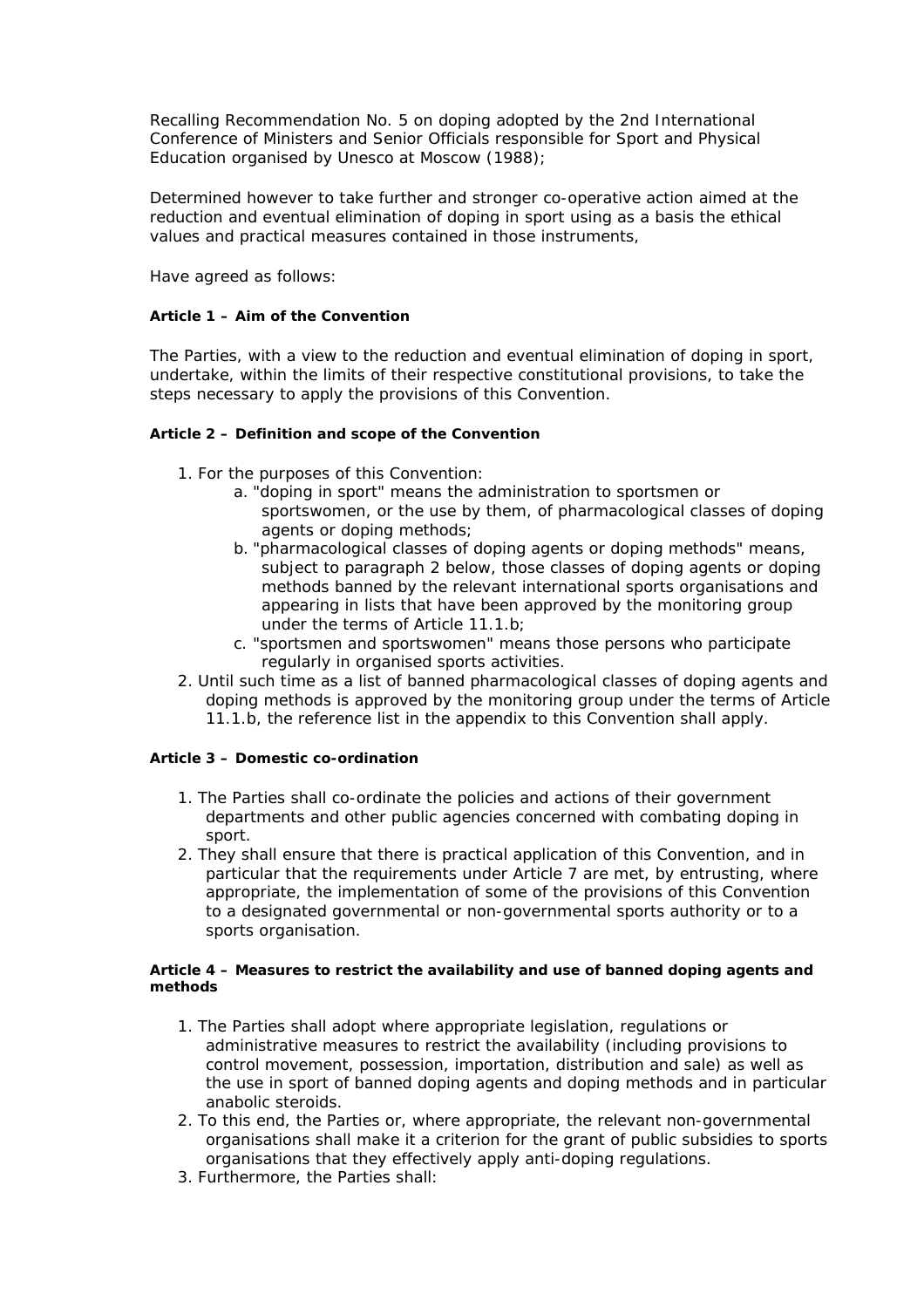- a. assist their sports organisations to finance doping controls and analyses, either by direct subsidies or grants, or by recognising the costs of such controls and analyses when determining the overall subsidies or grants to be awarded to those organisations;
- b. take appropriate steps to withhold the grant of subsidies from public funds, for training purposes, to individual sportsmen and sportswomen who have been suspended following a doping offence in sport, during the period of their suspension;
- c. encourage and, where appropriate, facilitate the carrying out by their sports organisations of the doping controls required by the competent international sports organisations whether during or outside competitions; and
- d. encourage and facilitate the negotiation by sports organisations of agreements permitting their members to be tested by duly authorised doping control teams in other countries.
- 4. Parties reserve the right to adopt anti-doping regulations and to organise doping controls on their own initiative and on their own responsibility, provided that they are compatible with the relevant principles of this Convention.

#### **Article 5 – Laboratories**

- 1. Each Party undertakes:
	- a. either to establish or facilitate the establishment on its territory of one or more doping control laboratories suitable for consideration for accreditation under the criteria adopted by the relevant international sports organisations and approved by the monitoring group under the terms of Article 11.1.b; or
	- b. to assist its sports organisations to gain access to such a laboratory on the territory of another Party.
- 2. These laboratories shall be encouraged to:
	- a. take appropriate action to employ and retain, train and retrain qualified staff;
	- b. undertake appropriate programmes of research and development into doping agents and methods used, or thought to be used, for the purposes of doping in sport and into analytical biochemistry and pharmacology with a view to obtaining a better understanding of the effects of various substances upon the human body and their consequences for athletic performance;
	- c. publish and circulate promptly new data from their research.

#### **Article 6 – Education**

- 1. The Parties undertake to devise and implement, where appropriate in cooperation with the sports organisations concerned and the mass media, educational programmes and information campaigns emphasising the dangers to health inherent in doping and its harm to the ethical values of sport. Such programmes and campaigns shall be directed at both young people in schools and sports clubs and their parents and at adult sportsmen and sportswomen, sports officials, coaches and trainers. For those involved in medicine, such educational programmes will emphasise respect for medical ethics.
- 2. The Parties undertake to encourage and promote research, in co-operation with the regional, national and international sports organisations concerned, into ways and means of devising scientifically-based physiological and psychological training programmes that respect the integrity of the human person.

#### **Article 7 – Co-operation with sports organisations on measures to be taken by them**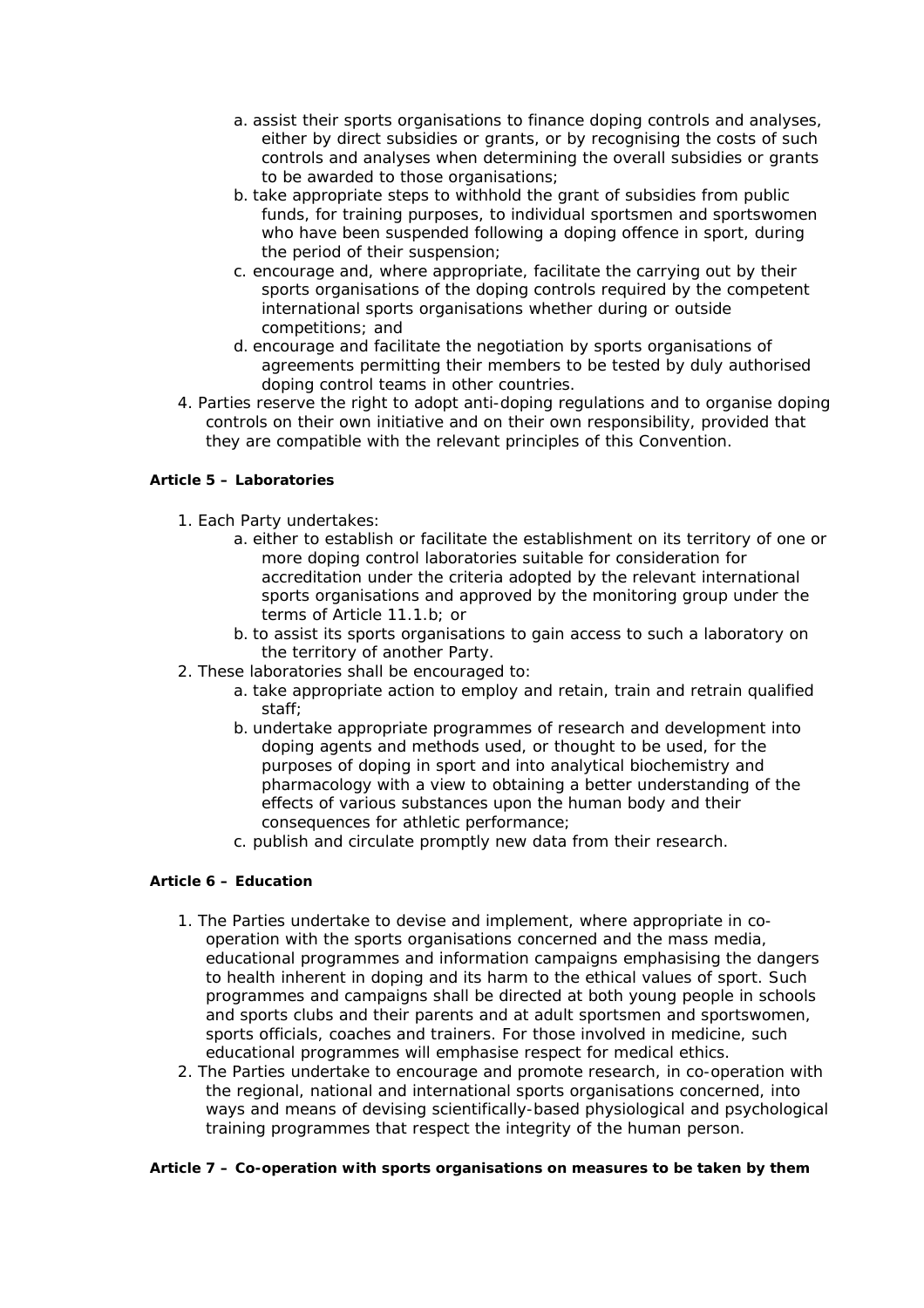- 1. The Parties undertake to encourage their sports organisations and through them the international sports organisations to formulate and apply all appropriate measures, falling within their competence, against doping in sport.
- 2. To this end, they shall encourage their sports organisations to clarify and harmonise their respective rights, obligations and duties, in particular by harmonising their:
	- a. anti-doping regulations on the basis of the regulations agreed by the relevant international sports organisations;
	- b. lists of banned pharmacological classes of doping agents and banned doping methods on the basis of the lists agreed by the relevant international sports organisations;
	- c. doping control procedures;
	- d. disciplinary procedures, applying agreed international principles of natural justice and ensuring respect for the fundamental rights of suspected sportsmen and sportswomen; these principles will include:
		- i. the reporting and disciplinary bodies to be distinct from one another;
		- ii. the right of such persons to a fair hearing and to be assisted or represented;
		- iii. clear and enforceable provisions for appealing against any judgment made;
	- e. procedures for the imposition of effective penalties for officials, doctors, veterinary doctors, coaches, physiotherapists and other officials or accessories associated with infringements of the anti-doping regulations by sportsmen and sportswomen;
	- f. procedures for the mutual recognition of suspensions and other penalties imposed by other sports organisations in the same or other countries.
- 3. Moreover, the Parties shall encourage their sports organisations:
	- a. to introduce, on an effective scale, doping controls not only at, but also without advance warning at any appropriate time outside, competitions, such controls to be conducted in a way which is equitable for all sportsmen and sportswomen and which include testing and retesting of persons selected, where appropriate, on a random basis;
	- b. to negotiate agreements with sports organisations of other countries permitting a sportsman or sportswoman training in another country to be tested by a duly authorised doping control team of that country;
	- c. to clarify and harmonise regulations on eligibility to take part in sports events which will include anti-doping criteria;
	- d. to promote active participation by sportsmen and sportswomen themselves in the anti-doping work of international sports organisations;
	- e. to make full and efficient use of the facilities available for doping analysis at the laboratories provided for by Article 5, both during and outside sports competitions;
	- f. to study scientific training methods and to devise guidelines to protect sportsmen and sportswomen of all ages appropriate for each sport.

# **Article 8 – International co-operation**

- 1. The Parties shall co-operate closely on the matters covered by this Convention and shall encourage similar co-operation amongst their sports organisations.
- 2. The Parties undertake:
	- a. to encourage their sports organisations to operate in a manner that promotes application of the provisions of this Convention within all the appropriate international sports organisations to which they are affiliated, including the refusal to ratify claims for world or regional records unless accompanied by an authenticated negative doping control report;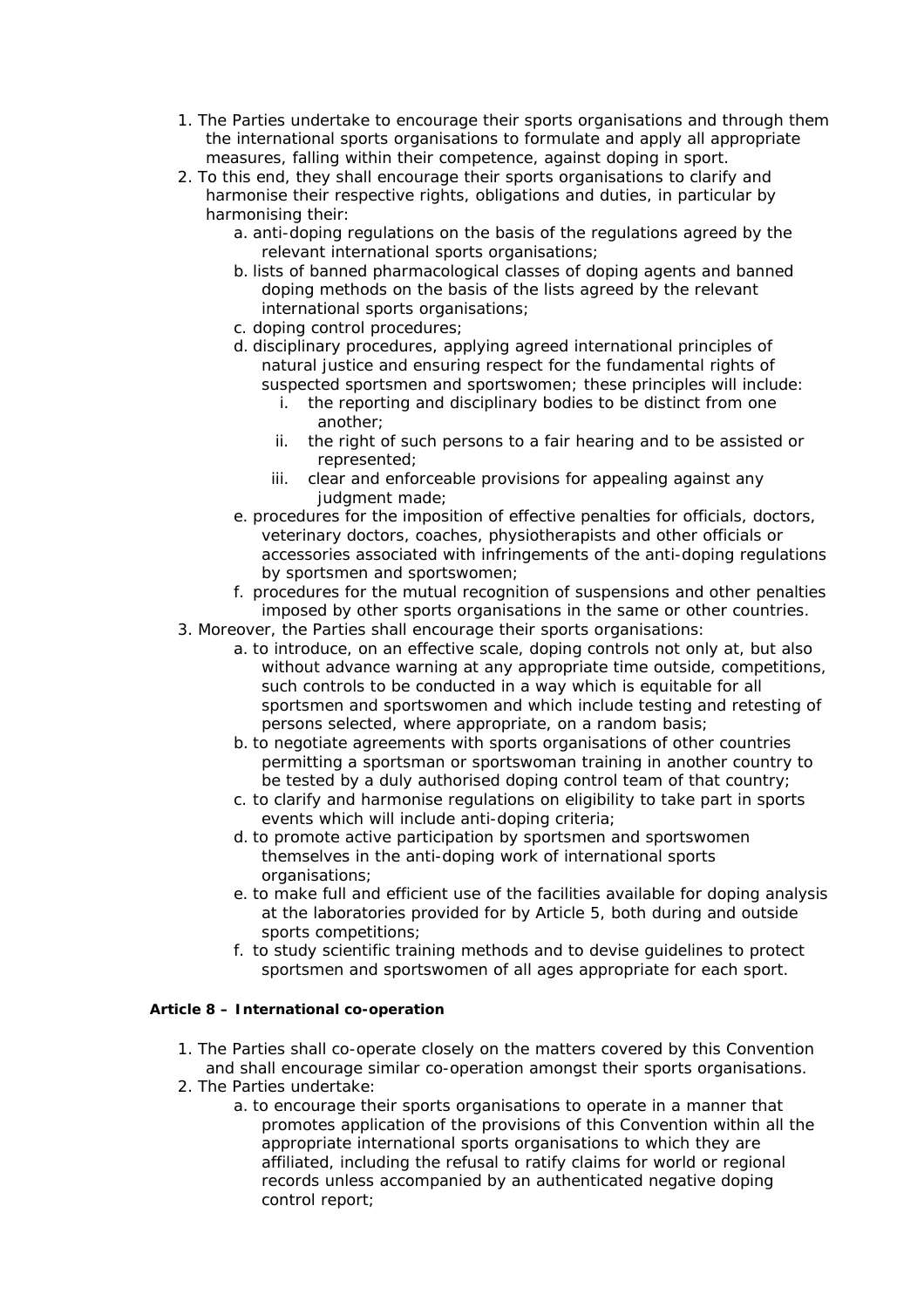- b. to promote co-operation between the staffs of their doping control laboratories established or operating in pursuance of Article 5; and
- c. to initiate bilateral and multilateral co-operation between their appropriate agencies, authorities and organisations in order to achieve, at the international level as well, the purposes set out in Article 4.1.
- 3. The Parties with laboratories established or operating in pursuance of Article 5 undertake to assist other Parties to enable them to acquire the experience, skills and techniques necessary to establish their own laboratories.

#### **Article 9 – Provision of information**

Each Party shall forward to the Secretary General of the Council of Europe, in one of the official languages of the Council of Europe, all relevant information concerning legislative and other measures taken by it for the purpose of complying with the terms of this Convention.

#### **Article 10 – Monitoring group**

- 1. For the purposes of this Convention, a monitoring group is hereby set up.
- 2. Any Party may be represented on the monitoring group by one or more delegates. Each Party shall have one vote.
- 3. Any State mentioned in Article 14.1 which is not a Party to this Convention may be represented on the monitoring group by an observer.
- 4. The monitoring group may, by unanimous decision, invite any non-member State of the Council of Europe which is not a Party to the Convention and any sports or other professional organisation concerned to be represented by an observer at one or more of its meetings.
- 5. The monitoring group shall be convened by the Secretary General. Its first meeting shall be held as soon as reasonably practicable, and in any case within one year after the date of the entry into force of the Convention. It shall subsequently meet whenever necessary, on the initiative of the Secretary General or a Party.
- 6. A majority of the Parties shall constitute a quorum for holding a meeting of the monitoring group.
- 7. The monitoring group shall meet in private.
- 8. Subject to the provisions of this Convention, the monitoring group shall draw up and adopt by consensus its own Rules of Procedure.

#### **Article 11**

- 1. The monitoring group shall monitor the application of this Convention. It may in particular:
	- a. keep under review the provisions of this Convention and examine any modifications necessary;
	- b. approve the list, and any revision thereto, of pharmacological classes of doping agents and doping methods banned by the relevant international sports organisations, referred to in Articles 2.1 and 2.2, and the criteria for accreditation of laboratories, and any revision thereto, adopted by the said organisations, referred to in Article 5.1.a, and fix the date for the relevant decisions to enter into force;
	- c. hold consultations with relevant sports organisations;
	- d. make recommendations to the Parties concerning measures to be taken for the purposes of this Convention;
	- e. recommend the appropriate measures to keep relevant international organisations and the public informed about the activities undertaken within the framework of this Convention;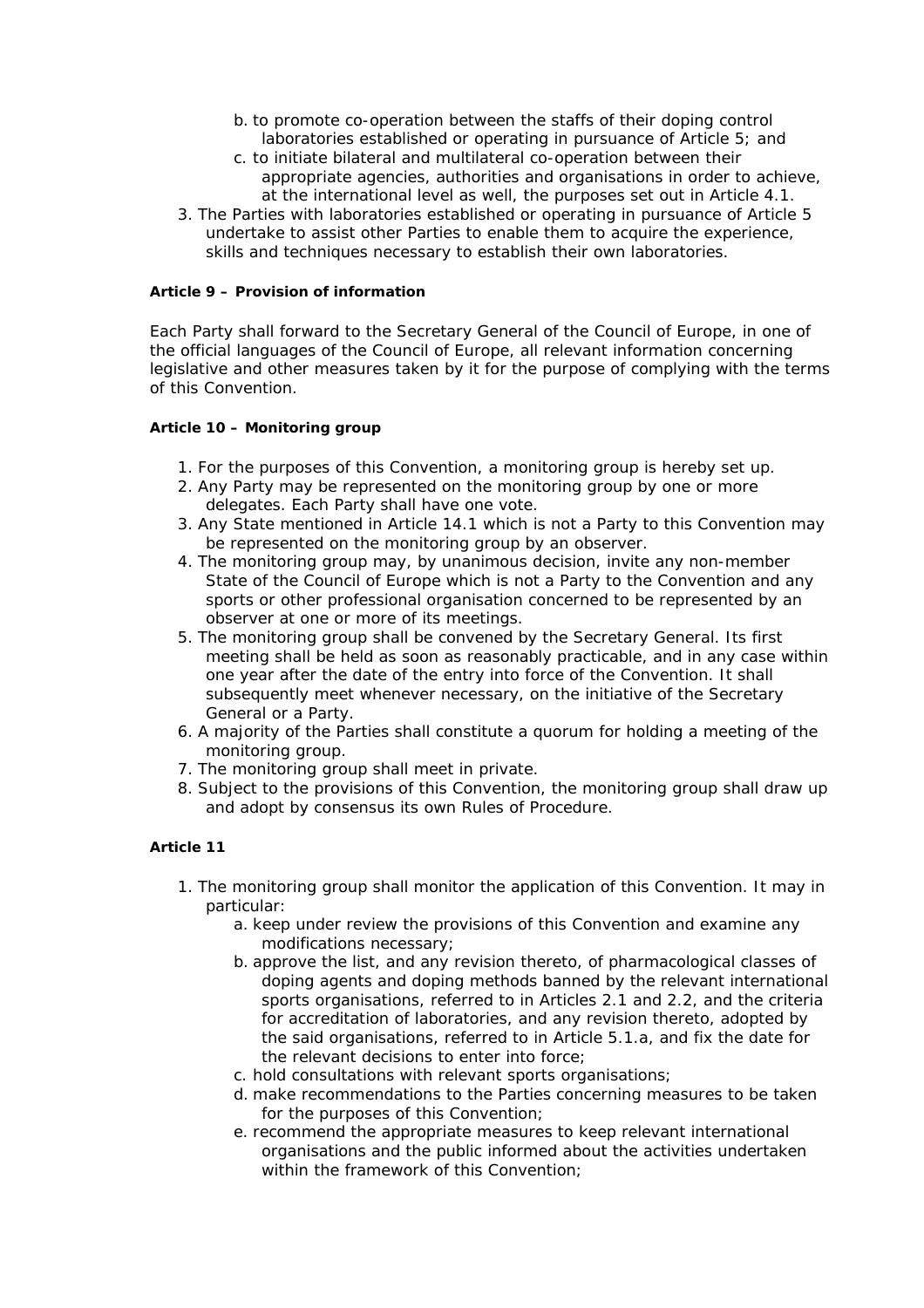- f. make recommendations to the Committee of Ministers concerning nonmember States of the Council of Europe to be invited to accede to this Convention;
- g. make any proposal for improving the effectiveness of this Convention.
- 2. In order to discharge its functions, the monitoring group may, on its own initiative, arrange for meetings of groups of experts.

## **Article 12**

After each meeting, the monitoring group shall forward to the Committee of Ministers of the Council of Europe a report on its work and on the functioning of the Convention.

#### **Article 13 – Amendments to the Articles of the Convention**

- 1. Amendments to the articles of this Convention may be proposed by a Party, the Committee of Ministers of the Council of Europe or the monitoring group.
- 2. Any proposal for amendment shall be communicated by the Secretary General of the Council of Europe to the States mentioned in Article 14 and to every State which has acceded to or has been invited to accede to this Convention in accordance with the provisions of Article 16.
- 3. Any amendment proposed by a Party or the Committee of Ministers shall be communicated to the monitoring group at least two months before the meeting at which it is to be considered. The monitoring group shall submit to the Committee of Ministers its opinion on the proposed amendment, where appropriate after consultation with the relevant sports organisations.
- 4. The Committee of Ministers shall consider the proposed amendment and any opinion submitted by the monitoring group and may adopt the amendment.
- 5. The text of any amendment adopted by the Committee of Ministers in accordance with paragraph 4 of this article shall be forwarded to the Parties for acceptance.
- 6. Any amendment adopted in accordance with paragraph 4 of this article shall come into force on the first day of the month following the expiration of a period of one month after all Parties have informed the Secretary General of their acceptance thereof.

#### **Final clauses**

#### **Article 14**

- 1. This Convention shall be open for signature by member States of the Council of Europe, other States party to the European Cultural Convention and nonmember States which have participated in the elaboration of this Convention, which may express their consent to be bound by:
	- a. signature without reservation as to ratification, acceptance or approval, or
	- b. signature subject to ratification, acceptance or approval, followed by ratification, acceptance or approval.
- 2. Instruments of ratification, acceptance or approval shall be desposited with the Secretary General of the Council of Europe.

# **Article 15**

1. The Convention shall enter into force on the first day of the month following the expiration of a period of one month after the date on which five States, including at least four member States of the Council of Europe, have expressed their consent to be bound by the Convention in accordance with the provisions of Article 14.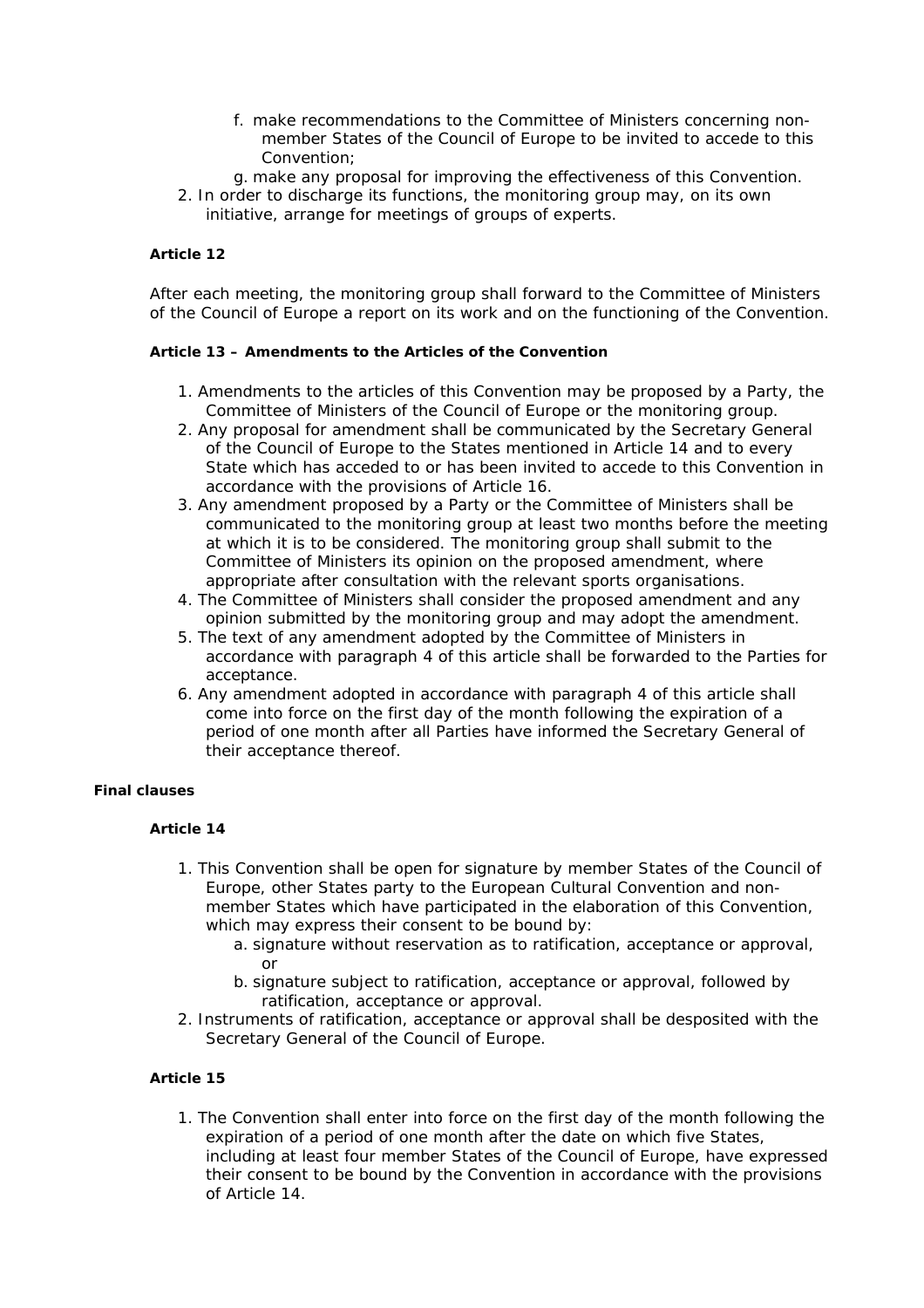2. In respect of any signatory State which subsequently expresses its consent to be bound by it, the Convention shall enter into force on the first day of the month following the expiration of a period of one month after the date of signature or of the deposit of the instrument of ratification, acceptance or approval.

## **Article 16**

- 1. After the entry into force of this Convention, the Committee of Ministers of the Council of Europe, after consulting the Parties, may invite to accede to the Convention any non-member State by a decision taken by the majority provided for in Article 20.d of the Statute of the Council of Europe and by the unanimous vote of the representatives of the Contracting States entitled to sit on the Committee.
- 2. In respect of any acceding State, the Convention shall enter into force on the first day of the month following the expiration of a period of one month after the date of the deposit of the instrument of accession with the Secretary General of the Council of Europe.

# **Article 17**

- 1. Any State may, at the time of signature or when depositing its instrument of ratification, acceptance, approval or accession, specify the territory or territories to which this Convention shall apply.
- 2. Any State may, at any later date, by a declaration addressed to the Secretary General, extend the application of this Convention to any other territory specified in the declaration. In respect of such territory the Convention shall enter into force on the first day of the month following the expiration of a period of one month after the date of receipt of such declaration by the Secretary General.
- 3. Any declaration made under the two preceding paragraphs may, in respect of any territory mentioned in such declaration, be withdrawn by a notification addressed to the Secretary General. Such withdrawal shall become effective on the first day of the month following the expiration of a period of six months after the date of receipt of the notification by the Secretary General.

# **Article 18**

- 1. Any Party may, at any time, denounce this Convention by means of a notification addressed to the Secretary General of the Council of Europe.
- 2. Such denunciation shall become effective on the first day of the month following the expiration of a period of six months after the date of receipt of the notification by the Secretary General.

#### **Article 19**

The Secretary General of the Council of Europe shall notify the Parties, the other member States of the Council of Europe, the other States party to the European Cultural Convention, the non-member States which have participated in the elaboration of this Convention and any State which has acceded or has been invited to accede to it of:

- a. any signature in accordance with Article 14;
- b. the deposit of any instrument of ratification, acceptance, approval or accession in accordance with Article 14 or 16;
- c. any date of entry into force of this Convention in accordance with Articles 15 and 16;